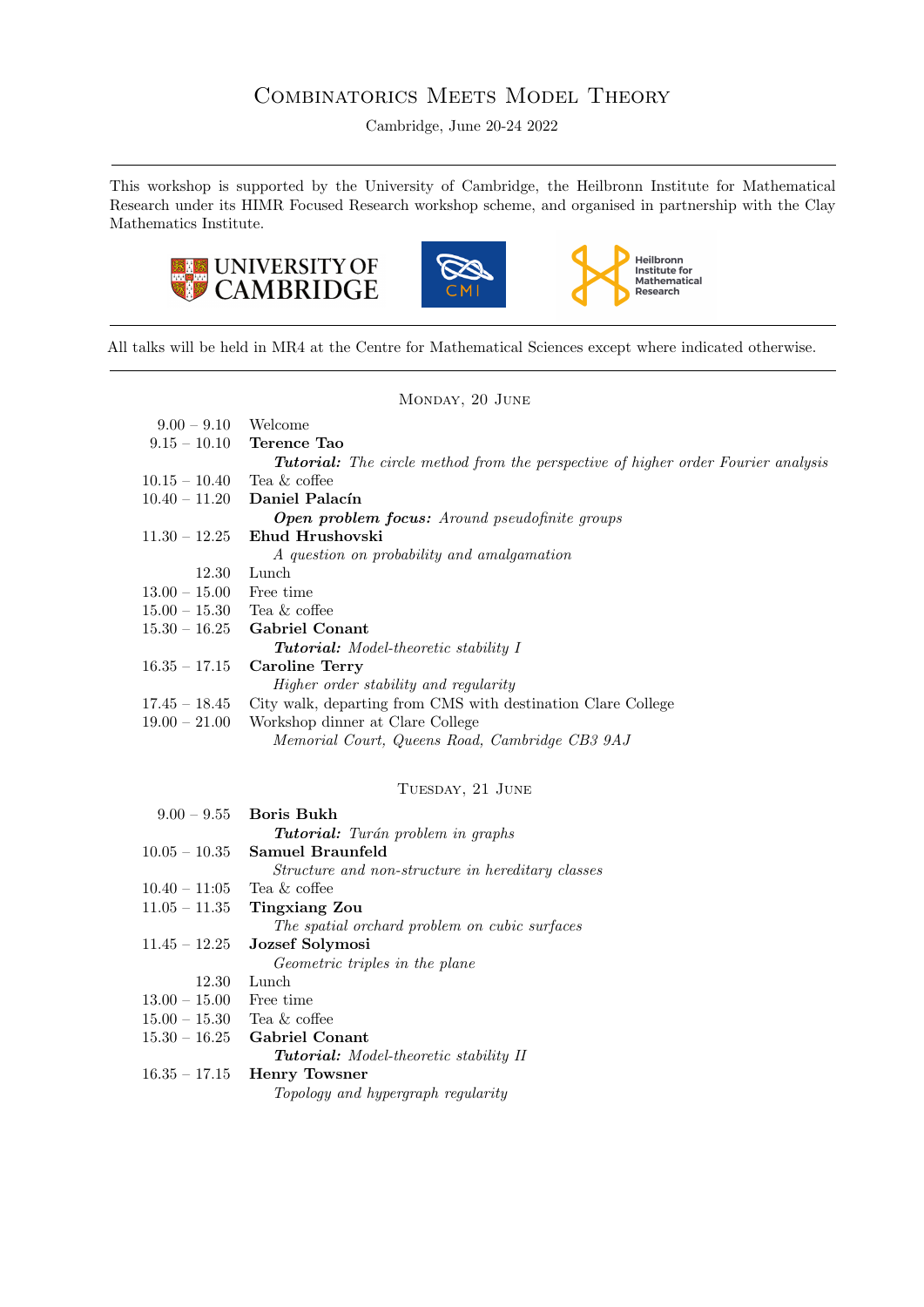# Wednesday, 22 June

|                              | $9.00 - 9.55$ Matthew Tointon.                                                                |
|------------------------------|-----------------------------------------------------------------------------------------------|
|                              | <b>Tutorial:</b> Approximate groups - history, basic properties, and some recent applications |
|                              | $10.05 - 10.35$ Arturo Rodriguez Fanlo                                                        |
|                              | Generics, closed approximate subgroups and a product theorem                                  |
| $10.40 - 11:05$              | Tea & coffee                                                                                  |
|                              | $11.05 - 11.35$ Mauro Di Nasso                                                                |
|                              | The use of nonstandard natural numbers as ultrafilters in Arithmetic Ramsey Theory            |
| $11.45 - 12.25$              | Maryanthe Malliaris                                                                           |
|                              | <b>Open problem focus:</b> On stability and instability                                       |
| 12.30                        | Lunch                                                                                         |
| $13.00 - 15.00$              | Free time                                                                                     |
| $15.00 - 15.30$ Tea & coffee |                                                                                               |
| $15.30 - 16.30$              | Free time                                                                                     |
| $16.30 - 17.15$              | Open problem session                                                                          |
| $17.15 - 18.00$              | Wine reception at CMS                                                                         |
|                              |                                                                                               |
|                              |                                                                                               |

# Thursday, 23 June

|                              | $9.00 - 9.55$ Amador Martin-Pizarro                                         |  |
|------------------------------|-----------------------------------------------------------------------------|--|
|                              | <b>Tutorial:</b> How to find groups? The group configuration                |  |
| $10.05 - 10.35$              | Yifan Jing                                                                  |  |
|                              | Measure growth gap in compact simple Lie groups                             |  |
| $10.40 - 11.05$ Tea & coffee |                                                                             |  |
|                              | 11.05 – 11.35 Tim Gowers $(MR2)$                                            |  |
|                              | <b>Open problem focus:</b> The Erdős-Hajnal problem                         |  |
| $11.45 - 12.25$              | Leonardo Coregliano (MR2)                                                   |  |
|                              | Ramsey's Theorem in the countable and the approximate Erdős-Hajnal property |  |
| 12.30                        | Lunch                                                                       |  |
| $13.00 - 15.00$ Free time    |                                                                             |  |
| $15.00 - 15.30$ Tea & coffee |                                                                             |  |
| $15.30 - 16.25$              | <b>Anand Pillay (MR2)</b>                                                   |  |
|                              | Continuous stable regularity                                                |  |
|                              | $16.35 - 17.15$ Open problem session (MR2)                                  |  |
| $19.00 - 21.00$              | Dinner at Madingley Hall                                                    |  |
|                              |                                                                             |  |
| FRIDAY, 24 JUNE              |                                                                             |  |
|                              | $9.00 - 9.55$ Sasha Razborov                                                |  |

|                              | рама палнни                                |
|------------------------------|--------------------------------------------|
|                              | Natural quasi-randomness                   |
|                              | $10.05 - 10.35$ Itay Kaplan                |
|                              | On large externally definable sets and NIP |
| $10.40 - 11:05$ Tea & coffee |                                            |
| $11.05 - 11.35$ Ben Green    |                                            |
|                              | <b>Open problem focus:</b> Removal lemmas  |
|                              | $11.45 - 12.25$ Alexis Chevalier           |
|                              | An algebraic hypergraph regularity lemma   |
| 12.30                        | Lunch                                      |
| $13.00 - 15.00$ Free time    |                                            |
| $15.00 - 15.30$              | Tea & coffee                               |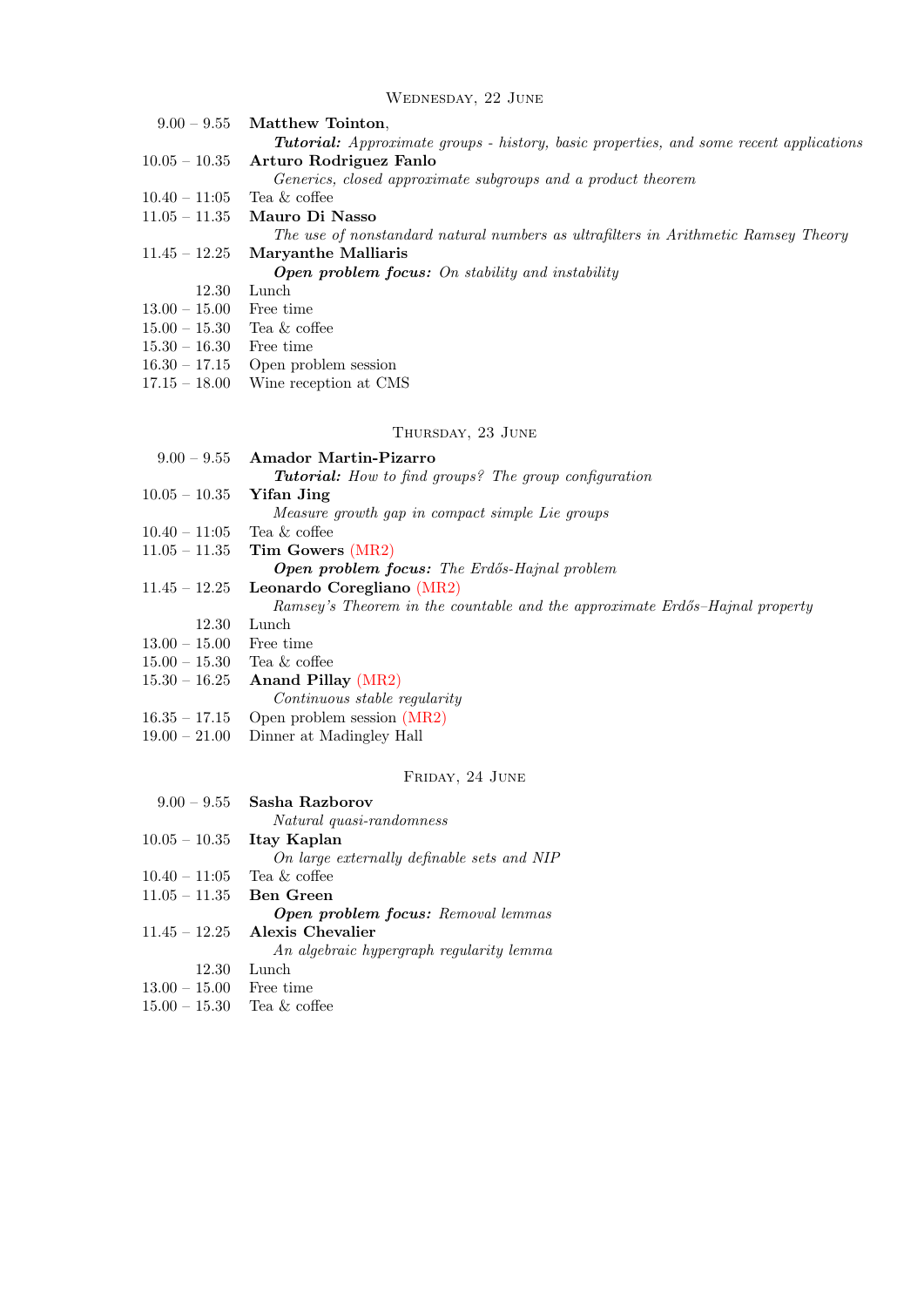# **ABSTRACTS**

# Samuel Braunfeld, Charles University Prague [Tuesday 10.05 – 10.35]

Structure and non-structure in hereditary classes

A structure is monadically NIP if it remains NIP (a property closely related to bounded VC-dimension) under arbitrary colorings of its points. We will see how monadic NIP or its failure manifest in a structure itself rather than just in its colorings, how this generalizes some properties studied in structural graph theory, and how this can be used to produce structure or non-structure in hereditary classes. Analogous results for monadic stability might also be discussed. This is joint work with Chris Laskowski.

# Boris Bukh, Carnegie Mellon University [Tuesday 9.00 – 9.55]

# **Tutorial:** Turán problem in graphs

Let F be a fixed graph. How big can an n-vertex graph not containing F be? This question of Turán has been central in extremal combinatorics. I will give a brief survey, focusing on the geometric aspects.

# Alexis Chevalier, University of Oxford [Friday 11.45 – 12.25]

#### An algebraic hypergraph regularity lemma

In "Expanding polynomials over finite fields..." (2012), Tao proves the algebraic regularity lemma, which is a strong form of the classical Szemerédi regularity lemma in the case of definable graphs in the language of rings in finite fields. The algebraic regularity lemma improves the Szemeédi regularity lemma by providing definable regular decompositions of the definable graphs which have no irregular pairs and such that the error bounds on regularity vanish as the size of the finite field grows.

Tao asks if the algebraic regularity lemma can be extended to definable hypergraphs. We answer this question positively by giving a new analysis of the algebraic regularity lemma. We use the model theory of pseudofinite fields to relate the combinatorial notion of regularity (for graphs and for hypergraphs) to Galois-theoretic information associated to definable sets. With this new analysis in hand, the algebraic hypergraph regularity lemma follows by classical results of Gowers, albeit with some interesting technical details.

# Gabriel Conant, The Ohio State University [Monday and Tuesday  $15.30 - 16.25$ ] Tutorial: Model-theoretic stability

One of the main pillars of model theory is *stability theory*, which emerged from seminal work of Morley on uncountable categoricity of first-order theories, and the subsequent classification program developed by Shelah. Despite the considerable breadth and depth of this field of study, stability starts with the relatively simple combinatorial notion of a stable formula, which can essentially be viewed as a bipartite graph admitting a finite bound on the size of an induced half-graph.

The goal of this tutorial is to introduce stability and explain its model-theoretic significance, while using connections to the fields of combinatorics and functional analysis as motivation. I will also explain how stability emergences naturally in these fields, and thus has appeared in general results in which no explicit assumption of stability is made.

Part I (Monday): The "local theory" of a stable formula. I will start with the necessary definitions, along with examples and non-examples. I will then state the Fundamental Theorem of Stability, which characterizes stability of a formula with respect to a complete theory by means of type-counting and definability of types. In the remaining time, I will aim to give the full proof of this theorem, using only basic combinatorics of half-graphs.

Part II (Tuesday): Topological perspectives on stability. I will define the notion of a "stable function". and elucidate a result of Grothendieck in functional analysis (pre-dating much of modern stability theory), which can be used to recover aspects of Monday's fundamental theorem. I will then describe the route from Grothendieck's result to a stability-theoretic lemma of Hrushovski, first proved (using different methods) as part of his work on the structure of approximate groups.

No technical knowledge of model theory or stability will be assumed. Previous exposure to the definitions of first-order structures and formulas may be helpful.

# Leonardo Coregliano, Institute for Advanced Study [Thursday 11.45 – 12.25]

# $Ramsey's Theorem in the countable and the approximate Erdős–Hajnal property$

The celebrated Erdős–Hajnal Conjecture says that in any proper hereditary class of finite graphs we are guaranteed to have a clique or anti-clique of size  $n^c$ , which is a much better bound than the logarithmic size that is provided by Ramsey's Theorem in general. On the other hand, in uncountable cardinalities, the model-theoretic property of stability guarantees a uniform set much larger than the bound provided by the Erdős–Rado Theorem in general. However, in the case of countable structures balanced between these two,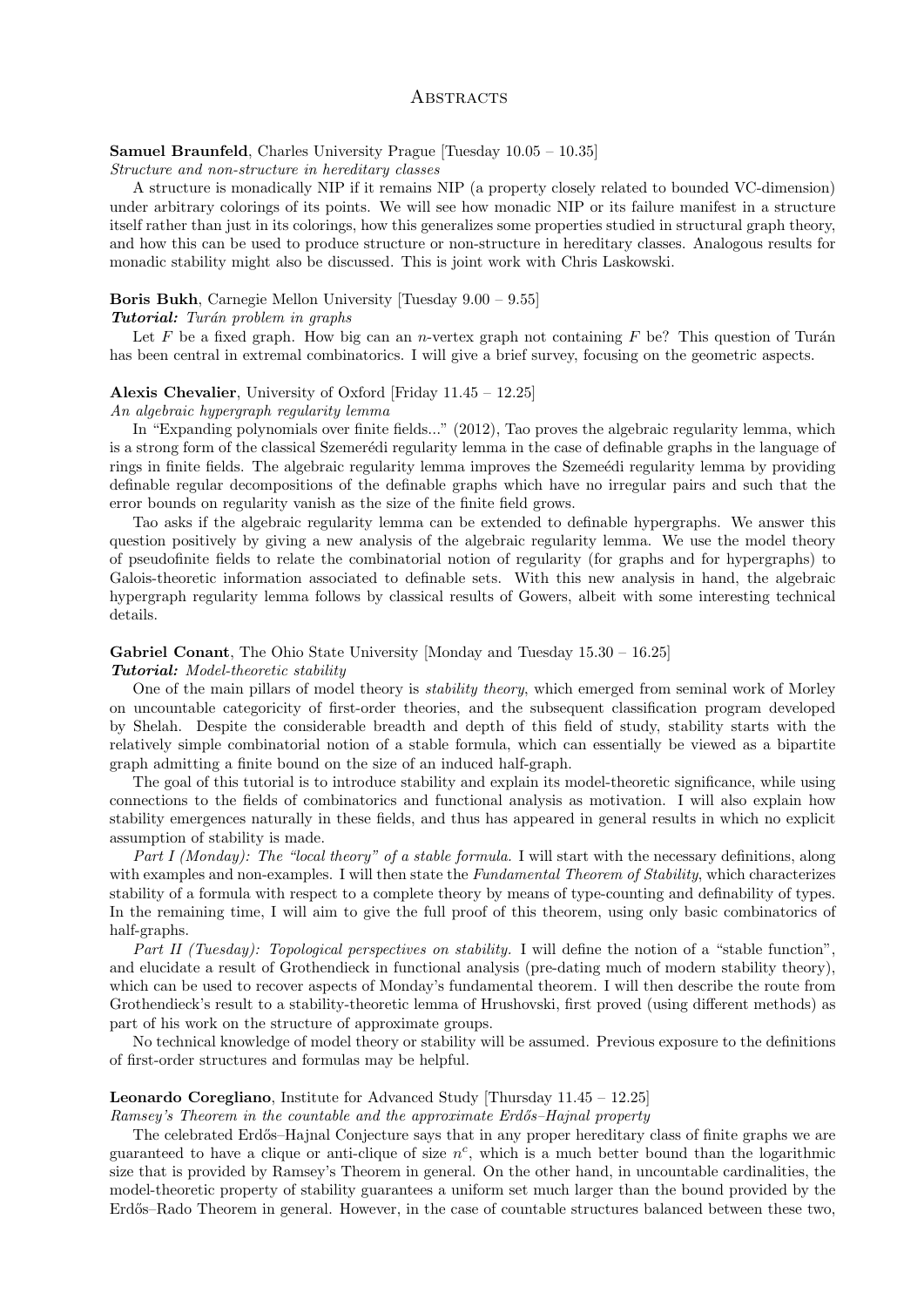all structures seem to behave in the same way since the infinite version of Ramsey's Theorem already yields a uniform set of the maximum possible cardinality.

By instead considering a different notion of large sets, namely, that of positive upper density and ignoring negligible errors, we show that the same phenomenon happens in the countable: a countable graph has a large almost clique or a large almost anti-clique if and only if it has a large almost stable set. Similarly, in the countable we can consider a variant Erdős–Hajnal property: we say that a hereditary class of finite graphs  $C$  has the approximate Erdős–Hajnal property (AEHP) if every countable graph whose finite induced subgraphs are all in C must contain a large almost clique or a large almost anti-clique. Surprisingly, AEHP has a simple characterization as precisely those classes that avoid some recursive blow-up of the 4-cycle.

In this talk, I will explain how these problems are reduced to problems for limits of dense graph sequences (graphons) and show how the corresponding graphon problems have very clean combinatorial proofs. No background knowledge in model theory or in the theory of graphons will be required.

This talk is based on joint work with Maryanthe Malliaris.

# Mauro Di Nasso, Università Pisa [Wednesday 11.05 - 11.35]

#### The use of nonstandard natural numbers as ultrafilters in Arithmetic Ramsey Theory

Algebra in the space of ultrafilters has proved to be a powerful tool in Ramsey's theory. The hypernatural numbers of nonstandard analysis can play the role of ultrafilters, with the advantage of simplifying the notation and the possibility of studying certain partition regularity properties on the integers in an efficient manner. I will give explicit examples, including a very brief demonstration of the existence of monochromatic exponential triples  $a, b, b^a$  in any finite coloring of natural numbers.

# Ben Green, University of Oxford [Friday 11.05 – 11.35]

#### Open problem focus: Removal lemmas

We give a short introduction to removal lemmas in graphs, hypergraphs and abelian groups, highlighting the key results and main open problems.

# **Tim Gowers,** Collège de France and University of Cambridge [Thursday  $11.05 - 11.35$ ]

### **Open problem focus:** The Erdős-Hajnal problem

The Erdős-Hajnal problem asks whether the bounds for Ramsey's theorem can be dramatically improved for graphs that do not contain an induced copy of some fixed graph  $H$ . The problem in general is still wide open, but there are some interesting partial results, some of which I shall describe.

# Ehud Hrushovski, University of Oxford [Monday 11.30 – 12.25]

#### A question on probability and amalgamation

Amalgamation of two structures arose as a fundamental property in the model theory of the 1950's. For Robinson it was one of the criteria enabling quantifier elimination. Canonical amalgamation in stable theories, and higher amalgamation of their models, were two central components of Shelah's work on the number of isomorphism types in the 1970's and 1980's; three-amalgamation was seen, in the 1990's, to hold the key to the larger class of simple theories. In these settings, a certain notion of independence is available, and higher amalgamation is attempted for independent structures. In three-amalgamation, an amalgam is already assumed given for each edge of a triangle of independent structures; the problem is to combine this data into one. In probabilistic settings an alternative notion of independence is available, namely statistical independence. Here higher amalgamation is closely related to Szemeredi's lemma for graphs and for hypergraphs. These topics were very well-studied since the early 2000s in many guises, both in general (work of Gowers, Rodl-Skokan, Tao, Lovasz et al, Diaconis-Janson, Austin, Towsner is especially relevant); and for specific theories of classes (Tao, Chernikov-Starchenko, Malliaris-Shelah, Chevalier-Levi...) Nevertheless it seems to me that a basic model-theoretic question in the logic of probability still remains, related to 4- and higher amalgamation. I will aim to present it and some related material (without assuming knowledge of most of the words above).

**Yifan Jing**, University of Oxford [Thursday  $10.05 - 10.35$ ]

Measure growth gap in compact simple Lie groups

Let G be a compact simple Lie group of dimension  $d, \mu$  is the normalized Haar measure on G, and  $A, A^2 \subseteq G$  are measurable. We show that  $\mu(A^2) \ge (2 + \eta)\mu(A)$  when  $\mu(A) < c$  with  $\eta$  and  $c = c(d)$  quantitatively determined. I will also discuss the connections to approximate groups and to model theory. This is based on joint work with Chieu-Minh Tran.

Itay Kaplan, The Hebrew University of Jerusalem [Friday 10.05 – 10.35] On large externally definable sets and NIP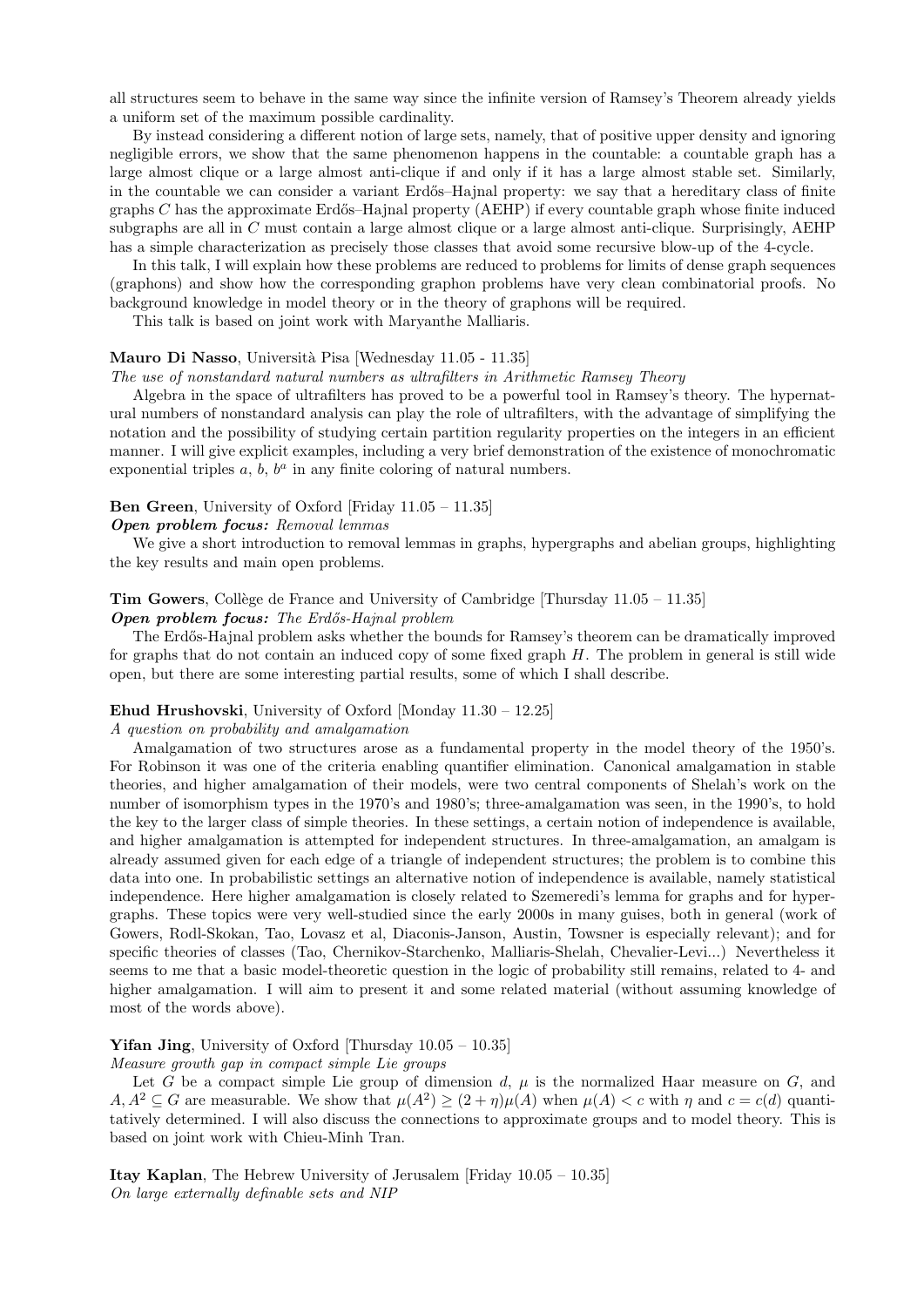In this talk I'll discuss the question of whether an uncountable externally definable set contains an infinite definable subset. This question was posed for NIP theories by Chernikov and Simon. All notions will be explained in the talk. Joint work with Martin Bays, Omer Ben-Neria and Pierre Simon.

# Maryanthe Malliaris, University of Chicago [Wednesday 11.45 – 12.25]

**Open problem focus:** On stability and instability

This talk will be about several different views of "instability" (and time permitting, other dividing lines).

# Amador Martin-Pizarro, Albert-Ludwigs-Universität Freiburg [Thursday  $9.00 - 9.55$ ] Tutorial: How to find groups? The group configuration

Elekes and Szab´o showed that a 3-dimensional polynomial correspondence over the complex numbers which projects generically onto any two coordinates with finite fibers such that it contain "too many" points must indeed arise generically (up to rational maps) as the group law of a 1-dimensional group, which must be abelian, as noticed by Breuillard and Wang.

At the core of the proof of Elekes-Szabó's theorem lies Hrushovski's (abelian) group configuration theorem, which is one of the key tools in geometric stability theory in order to understand and produce groups definable in an ambient stable theory. We aim to give an idea of the proof of Hrushovski's group configuration theorem, using Elekes-Szabó's theorem as a guideline to introduce some relevant notions such as modularity.

# **Daniel Palacín**, Universidad Complutense de Madrid [Monday  $10.40 - 11.20$ ]

# Open problem focus: Around pseudofinite groups

A pseudofinite group is an infinite group which satisfies every first-order sentence in the language of groups that is true of all finite groups. Likewise, one can define the concept of pseudofinite field, ring, graph, etc. Roughly speaking, pseudofinite structures can be seen as logical limits of finite structures. This permits to establish some transfer principle between finite and infinite objects. In this talk I will focus on pseudofinite groups and give an overview of basic background around them, and present some (non-)examples as well. Afterwards, I will state some open problems in the topic.

# Anand Pillay, University of Notre Dame [Thursday 15.30 – 16.25]

Continuous stable regularity

We prove an analytic version of the stable regularity lemma, which applies to functions  $f: V \times W \rightarrow [0, 1]$ which are  $(k, \delta)$ -stable, where  $(k, \delta)$ -stability means that there do not exist  $a_1, \ldots, a_k \in V$ ,  $b_1, \ldots, b_k \in W$ with  $|f(a_i, b_j) - f(a_j, b_i)| > \delta$  for all  $1 \leq i < j \leq k$ . This is joint work with Conant and Chavarria.

# Sasha Razborov, University of Chicago [Friday 9.00 – 9.55]

#### Natural quasi-randomness

The theory of quasi-random (sometimes called pseudo-random) dense graphs is a well-developed theory with many important applications in and connections to quite different areas, both in combinatorics and beyond. There is no ambiguity in this definition: already the seminal papers by Chang, Graham, Wilson and Thomason addressed this notion from very different perspectives, and all attempts, both theirs and subsequent, have lead to equivalent results. The structural picture becomes much more interesting and elaborated already for hypergraphs and even more so for models of an arbitrary universal theory in a relational language. Indeed, there are many different notions of quasi-randomness in the literature, some of them forming hierarchies while others are incomparable. We contribute to this line of research by proposing quasi-randomness properties based upon several general principles that work uniformly for arbitrary universal first-order theories rather than tailored to a specific class of combinatorial objects (which is why we call these properties "natural"). Two other requirements are not to depend on ad hoc densities and to be closed under logical interpretations of an appropriate kind. A key concept in this theory is that of unique coupleability roughly meaning that any alignment of two objects on the same ground set should "look like" random. Joint work with Leonardo Coregliano.

# Arturo Rodriguez Fanlo, University of Oxford [Wednesday 10.05 – 10.35]

Generics, closed approximate subgroups and a product theorem

I will present a relation between three different results: the first is a purely model-theoretic result on piecewise hyperdefinable groups; the second is Machado's Closed Approximate Subgroup Theorem; the last is Saxcé's Product Theorem for Simple Lie groups.

Jozsef Solymosi, University of British Columbia [Tuesday 11.45 – 12.25]

Geometric triples in the plane

The main question I'm going to talk about is: what can we say about the structure of planar pointsets containing many collinear triples? For a given set of points,  $P$ , a line is determined by  $P$  if it contains at least